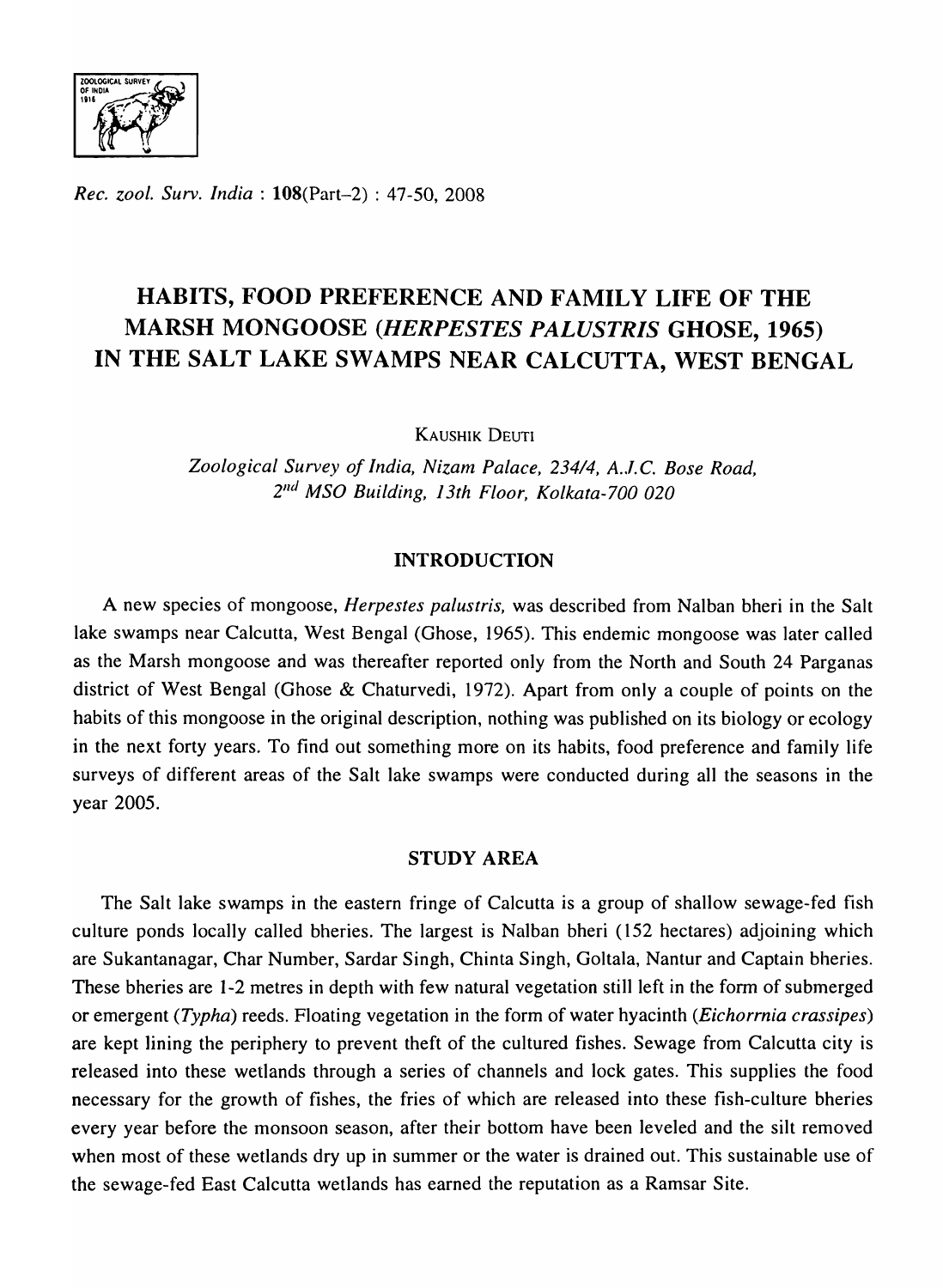The shallow wetlands are lined by narrow mud banks on which grow grasses and a few stunted trees. These mud-banks are the haunts of the Marsh mongoose *(Herpestes palustris).* 

## METHODOLOGY

Throughout the year (2005) a systematic vigil was kept along the mud-banks in all the bheries mentioned above especially in the mornings and afternoons. Direct sightings of mongooses were made; their habits, activity pattern, feeding behaviour and family group structure were observed. Some burrows in which they dwelled were dug up to reveal the contents inside.

#### **OBSERVATIONS**

#### *Habits and Activity Pattern:*

The Marsh mongoose was found to be diurnal and more active during the early morning and late afternoon. During morning hours, it was active between 6-8 a.m. during summer and 7-10 a.m. during winter. During the afternoon it was active between 4-5 p.m. during summer and 3-5 p.m. during winter.

The Marsh mongoose was found to be very shy, generaIIy keeping to the cover behind grasses and shrubs. It is quite cautious, running away into its burrow when approached. It lives inside burrows dug on the sides of the mud-banks near the water's edge. Its presence could be detected by the worn-out tracks left at the mouth of the burrow.

The burrows were mainly found in different secluded portions of the bheries, areas of the mudbanks less frequented by man. In a 50 meter secluded portion of the mud-bank between Sukantanagar and Char Number bheri, about 20 mongooses were found living closely in a number of burrows dug near to each other. Some had young ones which followed their mother when she emerged out of her burrow. When out for hunting the mongoose sat up on its haunches or stood up on its hind legs to take a good look around. This habit increased the area of vision of the very inquisitive animal.

## *Food Preference:*

These mongooses were found to hunt during daytime, usually early in the mornings and in the late afternoons. The prey when caught were bitten and crunched to death and consumed. The food items mainly included bivalve molluscs like *Lamillidens marginalis* and gastropod molluscs like *Bellamya bengaiensis, LYlnnaea* spp. which were commonly found at the water's edge. The broken shells of these molluscs were seen lying scattered at the mouth of the burrows. Besides various aquatic Hemipteran bugs and Coleopteran. beetles, dragonfly nymphs, terrestrial grasshoppers, crickets, centipedes, crabs etc. are taken. The method of hunting was direct, open headlong attack.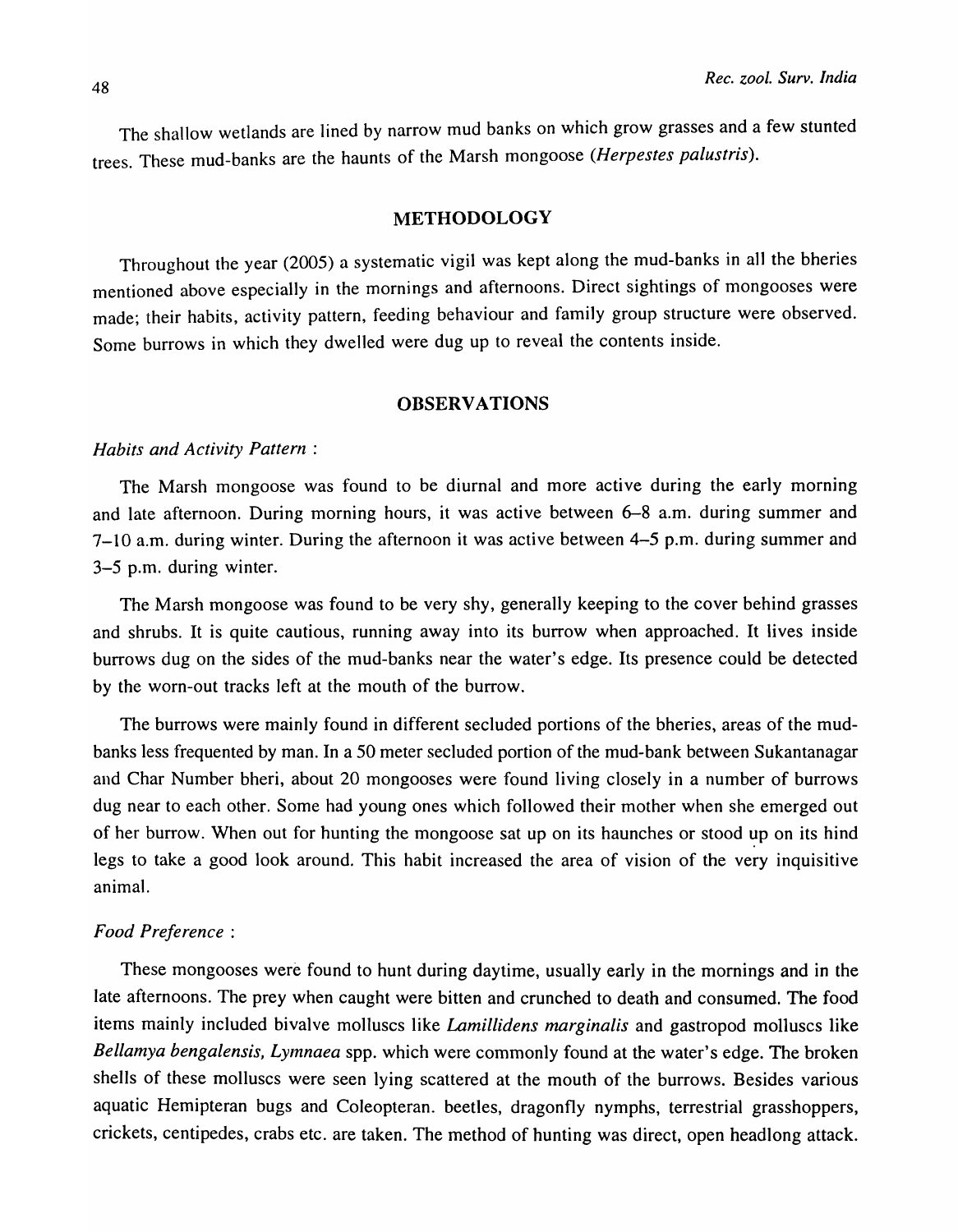However, they were never seen trying to capture fish. After the meal the mongooses were sometimes seen using one of the long claws of the forefeet to clean the teeth like a toothpick.

#### *Family Life* :

The Marsh mongoose seems to breed just after winter in the months of January-March when pairs could be easily seen. The male was often seen chasing the female along the mudbanks during this period. Although mating was not observed, it seems that most of the births took place just before the monsoon between April-June. The female has a litter of 2-3 young ones inside a burrow dug by herself at the base of a tree or in the mud-bank along the edge of the water. Sometimes she excavates and enlarges her own burrow before giving birth to the young ones.

The male takes no part in the care of the young but the mother guards and protects her cubs ferociously. She does not hesitate to attack Yellow Monitor lizards *(Varanusflavescens)* which try to attack and steal her cubs.

The cubs grow rapidly within 2-3 months and by August-September they are able to come out of the burrow for hunting with the mother. They feed on various terrestrial insects and small molluscs *(Lymnaea* spp) and soon become independent of their mother. Just after the monsoons, in September-October 2-3 cubs were often seen playing with each other during the evening period between 4-5 p.m. They nibble at each other's tail and run helter-skelter near the mouth of the burrow. They are very inquisitive animals and often approached very near to new objects like n1y camera without hesitation.

## DISCUSSION

The Marsh mongoose *(Herpestes palustris)* was found to have quite similar habits as the Small Indian mongoose *(Herpestes auropunctatus)* but is more active during the early mornings and late afternoons, whereas the Small Indian mongoose hunts throughout the day. The Marsh mongoose is also very shy and cautious like the Small Indian mongoose and lives in burrows in the ground. Its ecological niche is slightly different in that the burrows are on the mud-banks of the East Calcutta swamps near the water's edge. Like the Small Indian mongoose, the Marsh mongoose also has the habit of standing up on its hind legs for better vision.

In the original description of *H. palustris* the author reported that they fed on fishes and the pond snail *(Pita globosa).* However, the marsh mongoose was never seen trying to capture fish. No pond snails were seen or collected from the Salt lake swamps. On the contrary, they were seen biting and crunching bivalve shells *(Lamilledens marginalis)* and gastropod molluscs *(Bellanlya bengalensis).* In the original description of the species it was mentioned that the specimens had strong cusps in their molar teeth while their premolars were less pointed. This adaptation is morc